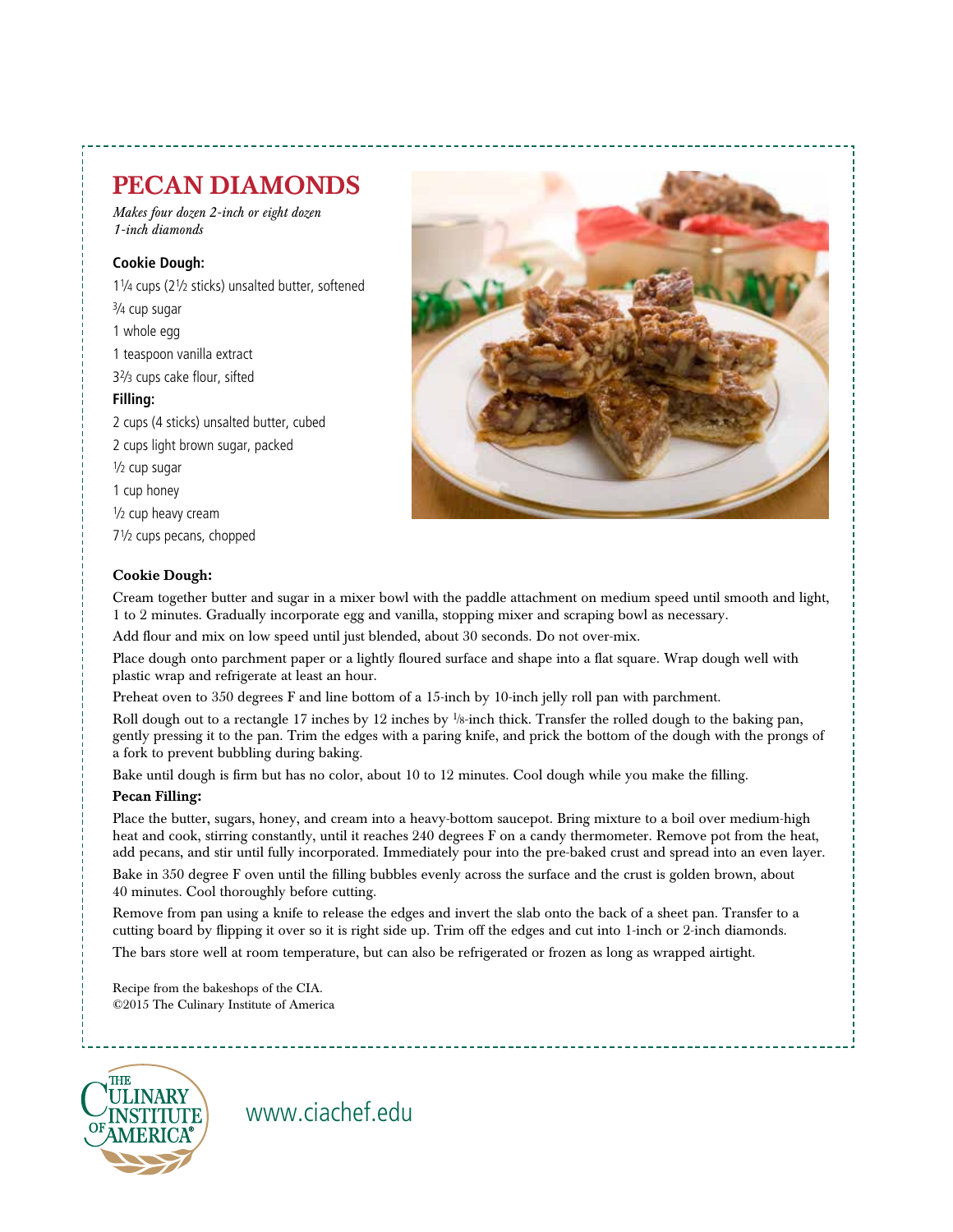## PEPPERMINT BARK

*Makes one 12-inch by 16-inch sheet*

8 ounces candy canes 8 ounces dark chocolate, tempered **or** dark chocolate coating, melted\*

1⁄8 teaspoon peppermint oil

8 ounces white chocolate, tempered **or** white chocolate coating, melted\*

\*Either tempered or melted coating may be used to create this recipe.



Place the candy canes in a plastic bag. Crush lightly using a rolling pin.

Mix the dark chocolate with the mint oil.

Spread the dark chocolate-oil mixture into a 12-inch by 16-inch baking sheet lined with parchment paper using an offset palette knife.

When the dark chocolate has set, spread the white chocolate on top of the dark in an even layer. This may be done immediately, or any time within an hour of the dark chocolate setting.

Sprinkle the crushed candy canes uniformly onto the surface of the white chocolate before it sets.

Allow to set at room temperature for 1 hour or longer. Break into pieces to serve.

Recipe from Peter Greweling, C.M.B., C.H.E., professor in baking and pastry arts at the CIA. ©2015 The Culinary Institute of America

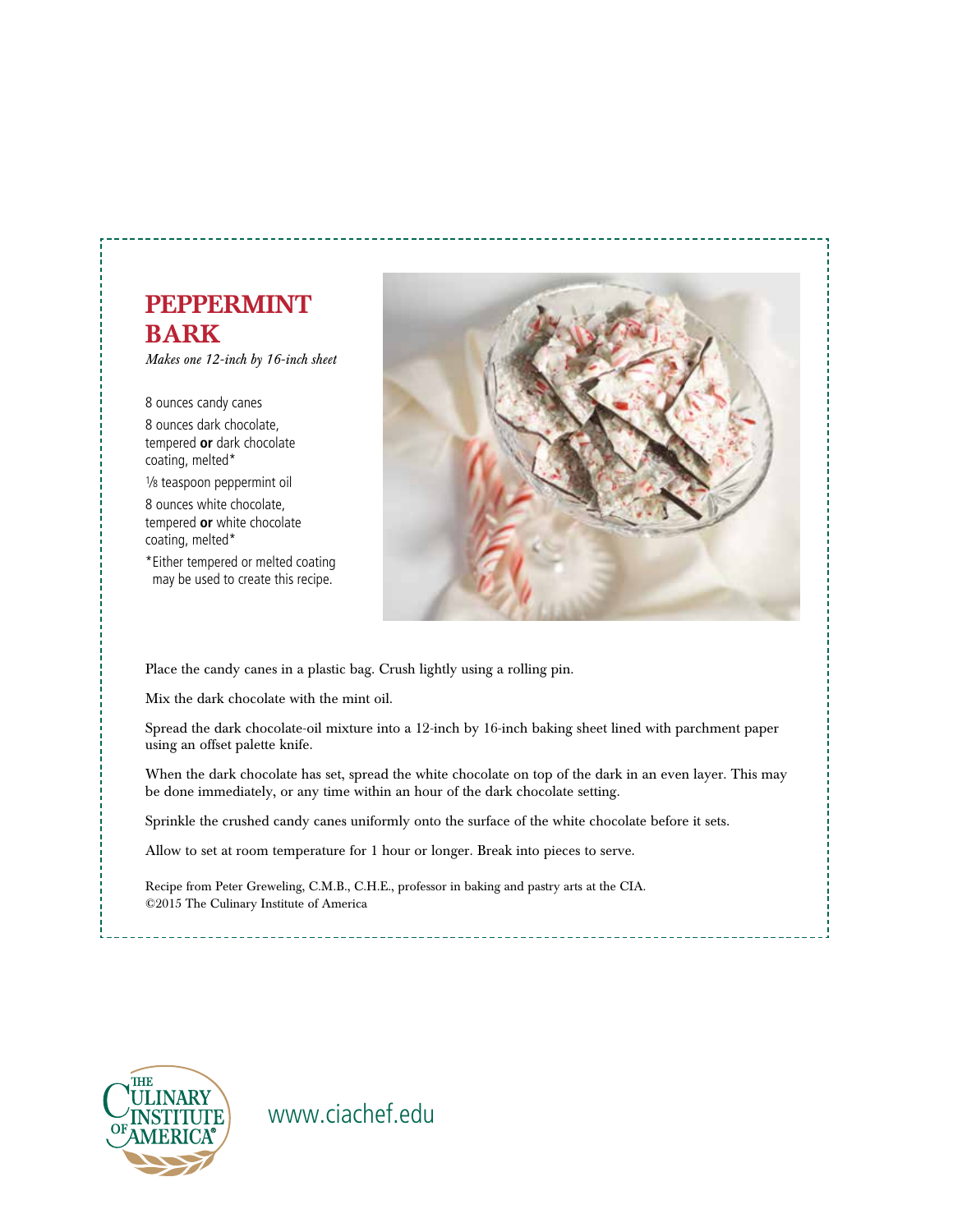# MUDSLIDE **COOKIES**

*Makes 24 large cookies* Flourless cooking spray for greasing 3⁄4 cup plus 2 tablespoons cake flour 1 tablespoon baking powder 1⁄8 teaspoon salt 1 tablespoon powdered instant coffee 1 tablespoon boiling water 1 teaspoon vanilla extract 7 ounces unsweetened chocolate, coarsely chopped 6 ounces bittersweet chocolate, coarsely chopped 8 tablespoons (1 stick) unsalted butter 7 large eggs 23⁄4 cups sugar 2 cups chopped walnuts 11⁄2 cups bittersweet chocolate chips



Preheat the oven to 350 degrees F. Lightly spray cookie sheets with cooking spray or line them with parchment paper.

Sift the flour, baking powder, and salt into a bowl and set aside.

Combine the instant coffee and boiling water to make a paste. Blend in the vanilla extract.

Melt the unsweetened chocolate, chopped bittersweet chocolate, and the butter in a saucepan over low heat or in a bowl in the microwave in 15- to 20-second intervals. Gently stir to blend.

In a stand mixer fitted with the whisk attachment, beat together the eggs, sugar, and coffee paste mixture on high speed until light in texture and thick, 6 to 8 minutes. Add the chocolate mixture with the machine running on medium speed. On low speed, mix in the dry ingredients until just blended. Mix in the walnuts and chocolate chips until blended. Scrape down the bowl as needed during mixing to blend evenly.

Using a  $\frac{1}{4}$ -cup measure as a scoop, fill it with dough, level it, and drop the dough onto a prepared cookie sheet, leaving 3 to 4 inches between the cookies.

In batches, bake the cookies until they are cracked on top but still slightly moist, rotating the pans as necessary to bake the cookies evenly, 14 minutes. Allow the cookies to cool slightly on the baking sheet before transferring them to wire racks to cool completely.

Adapted from the CIA's *Baking at Home* cookbook. ©2015 The Culinary Institute of America

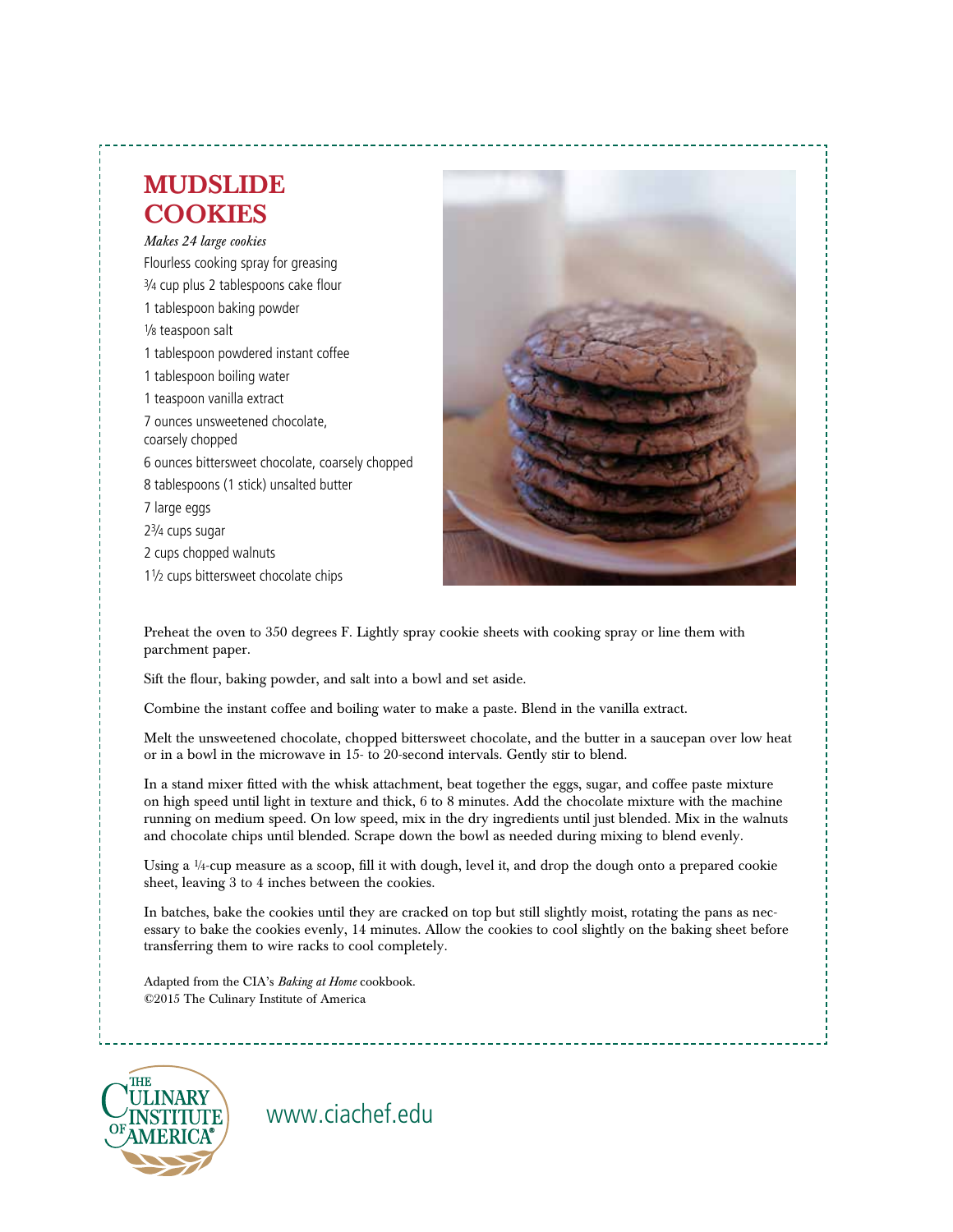# ANISE BISCOTTI

*Makes 32 biscotti*

Flourless cooking spray for greasing 2 cups all-purpose flour 1 teaspoon baking soda 3 large eggs 3⁄4 cup sugar 1 teaspoon salt 1 teaspoon anise extract 11⁄4 cups whole almonds 2 tablespoons aniseed



Preheat the oven to 300 degrees F. Lightly spray a cookie sheet with cooking spray or line with parchment paper.

Sift the flour and baking soda into a bowl and set aside.

In a stand mixer fitted with the whisk attachment, whip the eggs, sugar, salt, and anise extract on high speed until thick and light in texture, about 4 minutes. On low speed, mix in the dry ingredients until just incorporated. Add the almonds and aniseed and blend until evenly combined, scraping down the bowl with a rubber spatula as needed.

Form the dough into a 4-inch by 16-inch log and place on the prepared cookie sheet. Bake until light golden brown, 30 minutes. Remove the pan from the oven and let cool for 10 minutes.

Lower the oven temperature to 275 degrees F. Using a serrated knife, cut the log crosswise into 1⁄2-inchthick slices. Place the sliced cookies on 2 unlined cookie sheets and bake until golden brown and crisp, 40 minutes. Transfer the cookies to wire racks and let cool completely.

Adapted from the CIA's *Baking at Home* cookbook. ©2015 The Culinary Institute of America

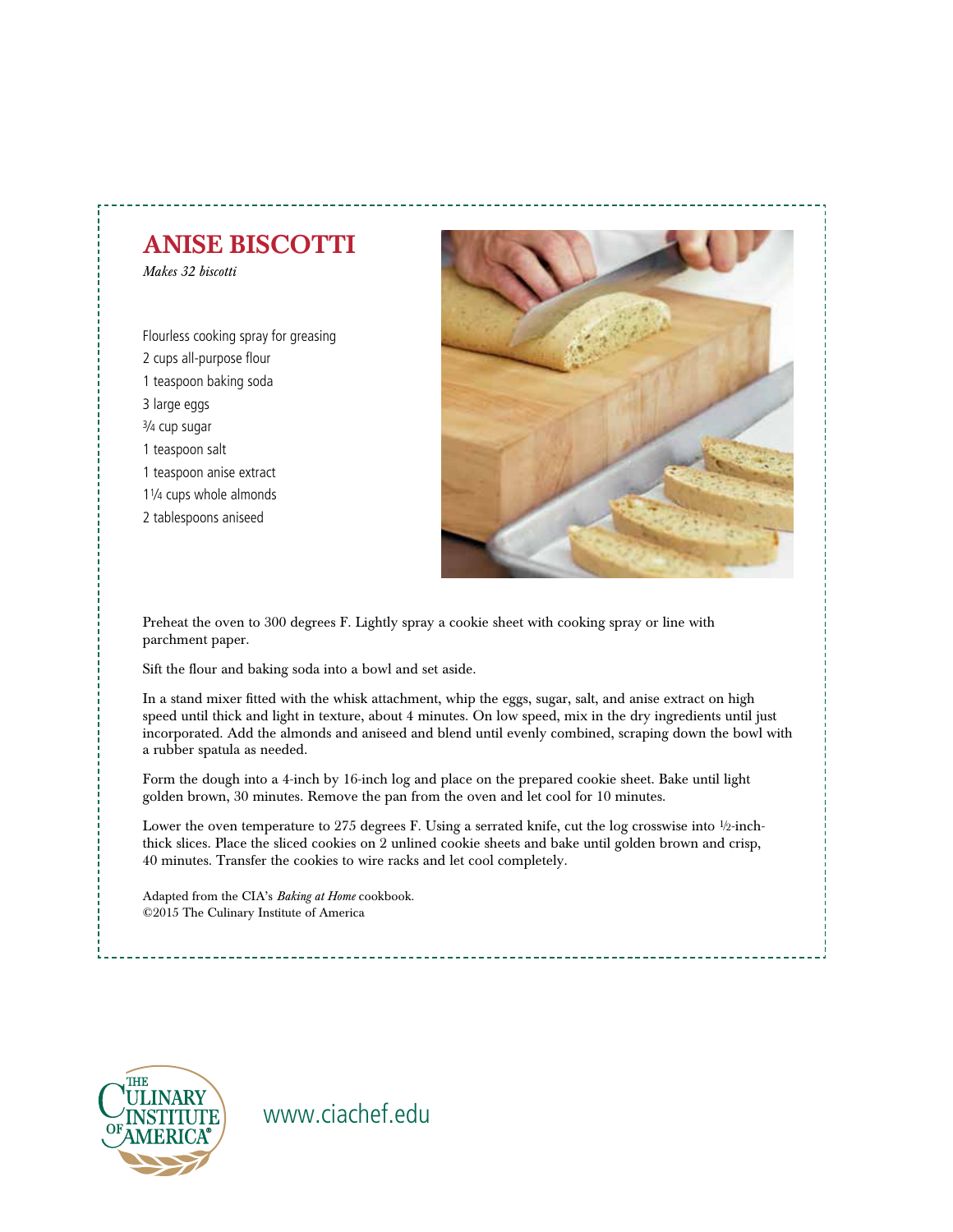# **COCONUT** MACAROONS

*Makes about 32 macaroons*

1 cup sugar (divided use) 2 tablespoons all-purpose flour 31⁄2 cups shredded unsweetened coconut 6 large egg whites 2 teaspoons grated orange zest 2 teaspoons vanilla extract



Preheat the oven to 350 degrees F. Line cookie sheets with parchment paper.

Combine 1⁄3 cup of the sugar with the flour and set aside.

Combine the remaining  $\frac{2}{3}$  cup sugar, the coconut, and egg whites in the top of a double boiler. Heat over simmering water, stirring constantly, until the mixture thickens and holds together, about 3 minutes. Remove from the heat. Fold in the flour mixture, orange zest, and vanilla extract.

Drop tablespoonfuls of batter onto the prepared cookie sheets, spacing them 2 inches apart and shaping into neat mounds as needed.

In batches, bake until the macaroons are a light golden brown on the outside but still soft enough to give slightly when you press them lightly with your fingertip, 20 to 25 minutes. Transfer the macaroons, still on the parchment paper, to a wire rack to cool completely. When cool, they will lift off easily.

Adapted from the CIA's *Baking at Home* cookbook. ©2015 The Culinary Institute of America

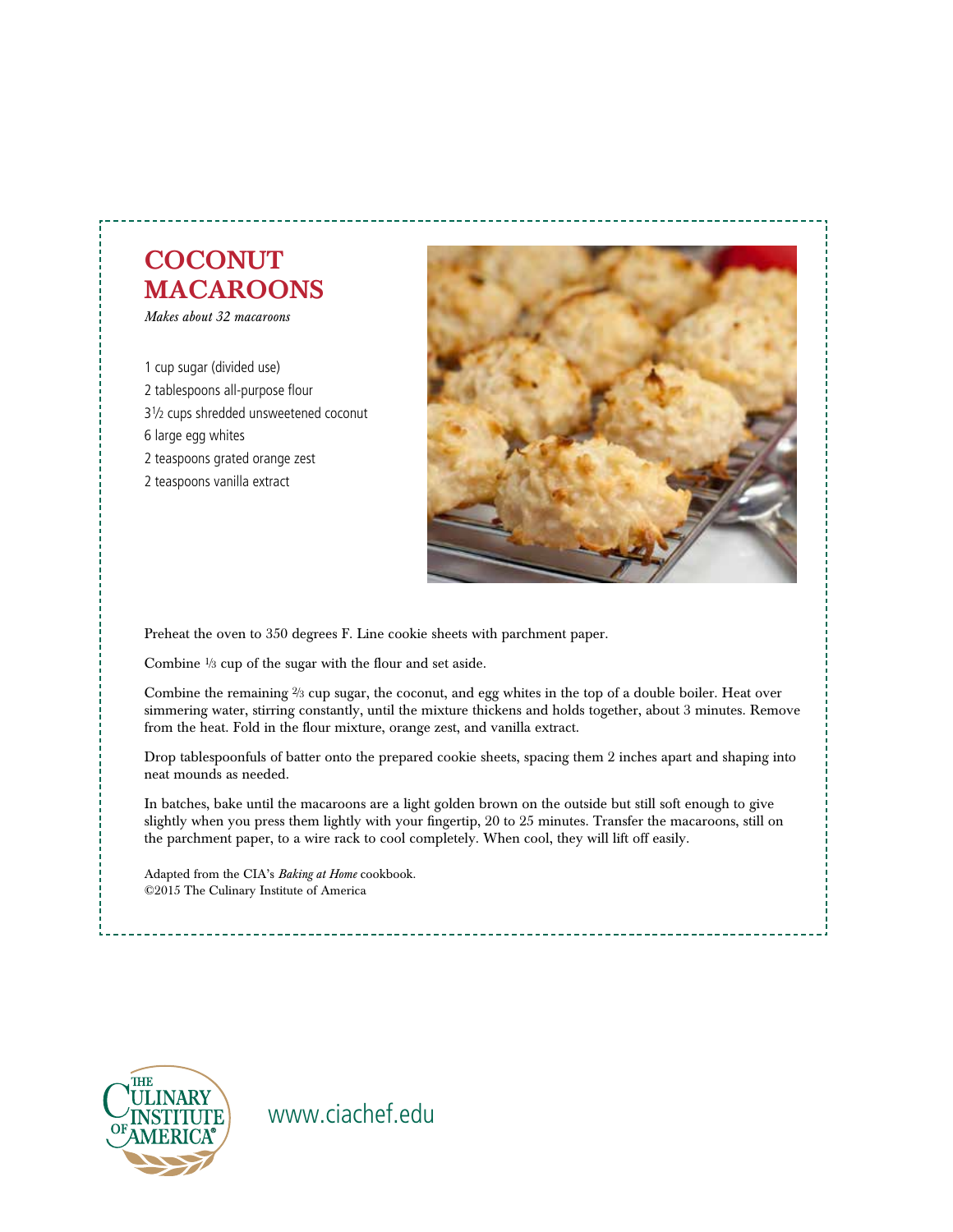## SOFT CARAMELS

*Makes 11⁄2 pounds*

Flourless cooking spray for greasing 2 cups sugar 1 cup heavy cream 3⁄4 cup whole or low-fat milk Large zest strips from 1/2 orange 1⁄2 vanilla bean, split lengthwise 1/<sub>3</sub> cup light corn syrup 1 tablespoon unsalted butter



Lightly coat a 9-inch-square baking pan with cooking spray. Cut two 9-inch by 16-inch rectangles of parchment paper. Lay one strip of the parchment in the baking pan, pressing it to the bottom and sides.

Lightly coat the parchment with cooking spray. Lay the second parchment rectangle across the pan in the opposite direction to form a cross. Press the parchment to the bottom and sides of the pan and lightly coat with cooking spray. You should have a few inches of paper overhang on each side of the pan.

Combine the sugar, cream, milk, zest, and vanilla bean in a large, heavy saucepan. Bring the mixture to a boil over medium heat, stirring constantly. Once the mixture begins to boil, add the corn syrup while continuing to stir. Continue cooking until the mixture reaches a medium golden brown, 245 degrees F on a candy thermometer, the firm ball stage.

Pour the mixture immediately into the prepared pan, remove the vanilla bean and orange zest, and cool to room temperature. Using greased kitchen shears or a greased sharp knife, cut into squares.

Adapted from the CIA's *Baking at Home* cookbook. ©2015 The Culinary Institute of America

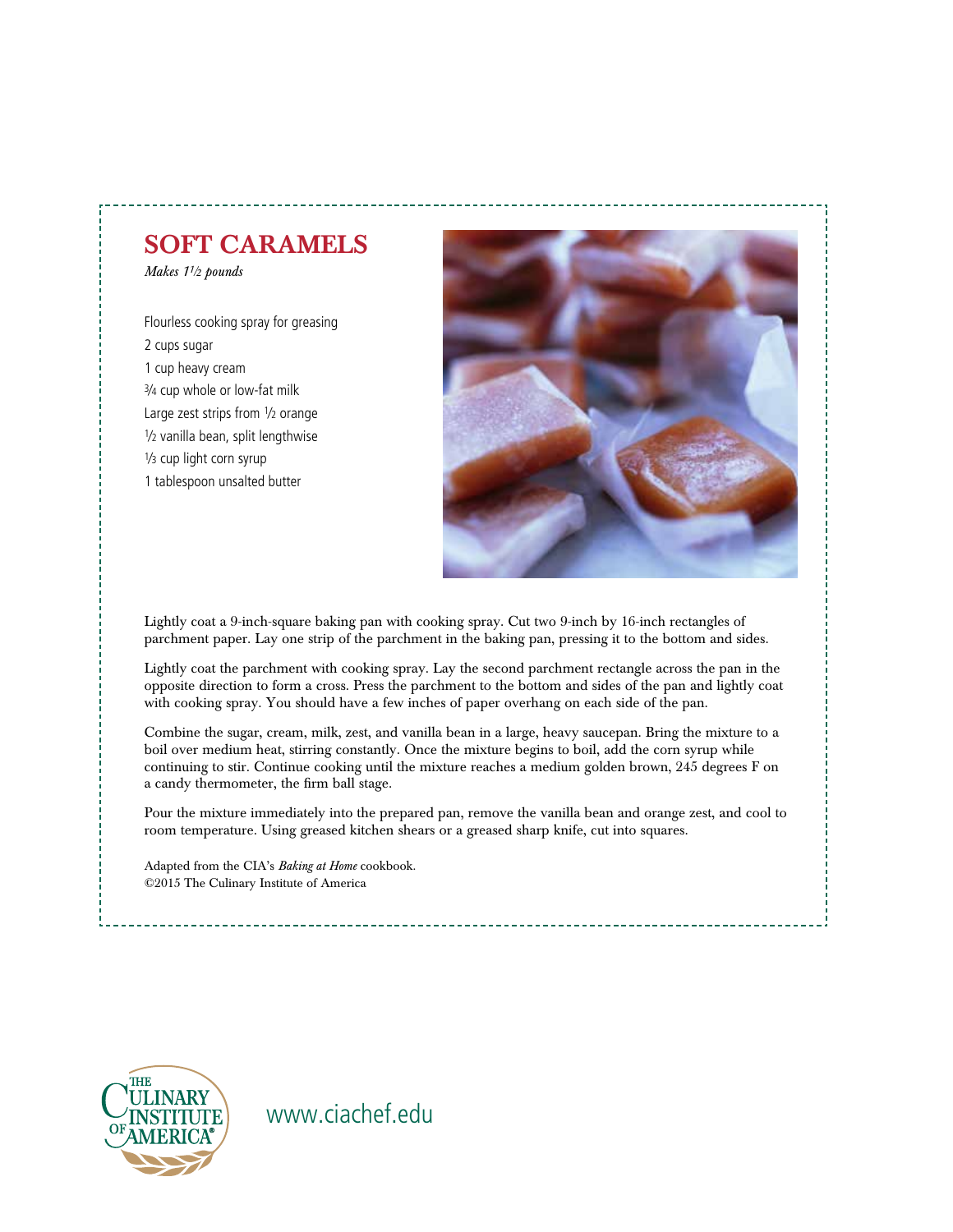# TURTLES

*Makes 20 pieces*

Unsalted butter for greasing 100 pecan halves or 100 whole cashews, toasted (about 1 pound) One 14-ounce can sweetened condensed milk 1 cup light corn syrup 10 ounces bittersweet chocolate, coarsely chopped 1 tablespoon vegetable oil



Line baking sheets with parchment paper and coat the paper lightly with butter. Arrange all of the pecan halves or cashews on the parchment paper in groups of 5, with 1 piece forming the head and 4 pieces as the legs of a turtle. Make sure that all the nuts in each group touch in the center.

Combine the sweetened condensed milk and corn syrup in a heavy 3-quart saucepan. Cook the mixture over medium heat, stirring constantly with a wooden spoon, until the mixture turns the color of medium caramel, a deep beige or light tan. Remove from the heat.

Grease 2 serving spoons lightly. Working quickly, very carefully spoon 1 tablespoon of the hot caramel mixture onto each group of nuts to hold them together and form the body of the turtle. Let cool thoroughly, about 1 hour at room temperature.

Melt the chocolate in a double boiler or microwave. Stir in the oil. Use a spoon or parchment paper cone to drizzle or pipe the chocolate over the caramel, completely covering the caramel and forming each turtle shell. Let the turtles set at room temperature until firm, or place them in the freezer for about 3 minutes to set the chocolate.

Note: Store the candies at room temperature in an airtight container.

Adapted from the CIA's *Baking at Home* cookbook. ©2015 The Culinary Institute of America

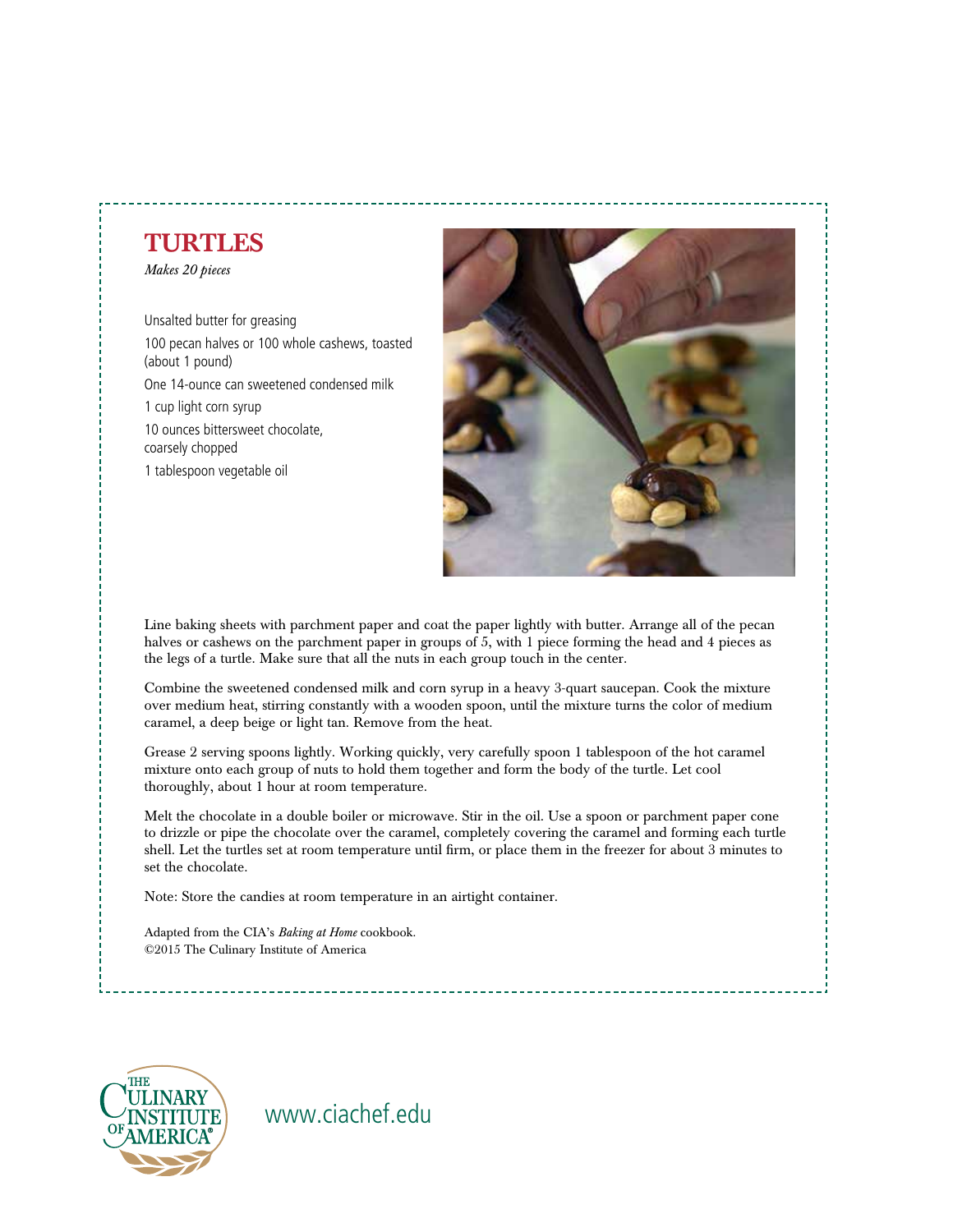# SAND COOKIES

*Makes 42 cookies* 

1/2 cup confectioners' sugar, sifted 1/<sub>2</sub> cup butter, softened 1⁄2 teaspoon vanilla extract 2 tablespoons lemon zest, grated 2 cups cake flour 1⁄4 cup milk 1⁄2 cup sugar, coarse



Using an electric mixer with the paddle attachment, cream together the sugar, butter, vanilla extract, and lemon zest on high speed until smooth and light, about 3 minutes.

Add the flour all at once and mix on low speed until combined.

Divide the dough in half and roll into 6-inch-long cylinders (they should be 11⁄4 inches in diameter). At this point the cookies may be tightly wrapped in plastic wrap and frozen or refrigerated for later use or they may be prepared for baking.

To bake the cookies, preheat the oven to 350 degrees F. Brush the cylinders of cookie dough with milk and roll them in the coarse sugar.

Cut the logs into 1⁄4-inch thick slices and place them on a parchment-lined cookie sheet.

Bake for 12 minutes or until light golden brown.

Adapted from the CIA's *Gourmet Meals in Minutes* cookbook. ©2015 The Culinary Institute of America

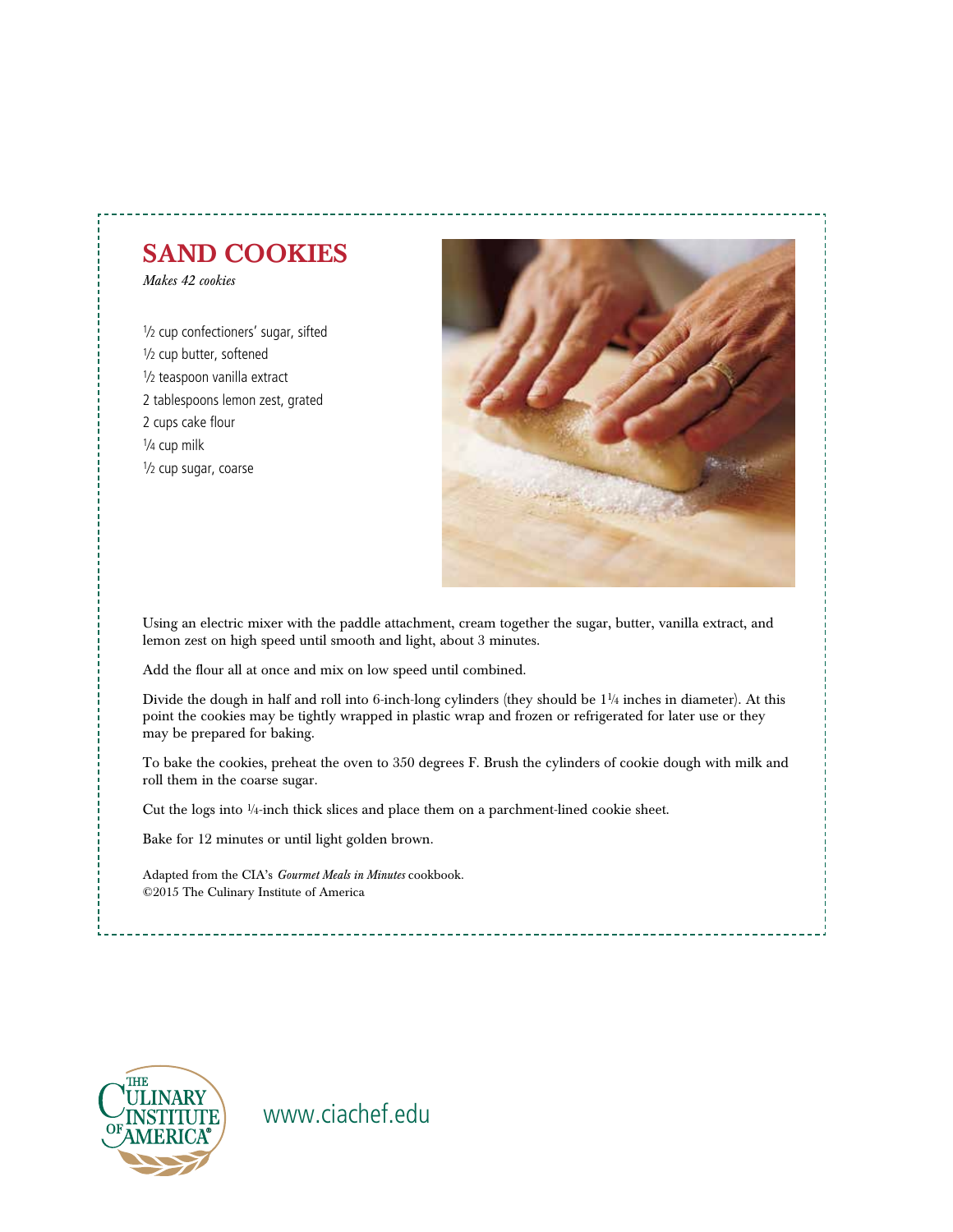# **CHOCOLATE** CHUNK COOKIES

*Makes 16 cookies* 11⁄2 cups all-purpose flour 1/<sub>2</sub> teaspoon baking soda 3⁄4 teaspoon salt 1/<sub>2</sub> cup butter, softened 1⁄2 cup sugar 1/<sub>3</sub> cup light brown sugar 1 egg 1⁄2 tablespoon vanilla extract 1 cup semi-sweet chocolate chunks



Preheat the oven to 375 degrees F.

Line 2 cookie sheets with parchment paper.

Sift together the flour, baking soda, and salt.

Cream the butter and sugars on medium speed with the paddle attachment, scraping down the bowl periodically, until the mixture is smooth and light in color, about 5 minutes.

Combine the egg and vanilla. Add to the butter-sugar mixture and mix until fully incorporated, scraping down the bowl as needed. On low speed, mix in the sifted dry ingredients and the chocolate chunks until just incorporated.

Scale the dough into 2-tablespoon portions and place onto prepared cookie sheets. Alternatively, the dough may be shaped into a 16-inch-long log, rolled tightly in plastic wrap, and refrigerated until firm enough to slice. The chilled log may be sliced into 16 pieces and arranged on the prepared cookie sheets in even rows.

Bake at 375 degrees F until golden brown around the edges, about 12 to 14 minutes. Cool completely on cookie sheets.

Adapted from the CIA's *Gourmet Meals in Minutes* cookbook. ©2015 The Culinary Institute of America

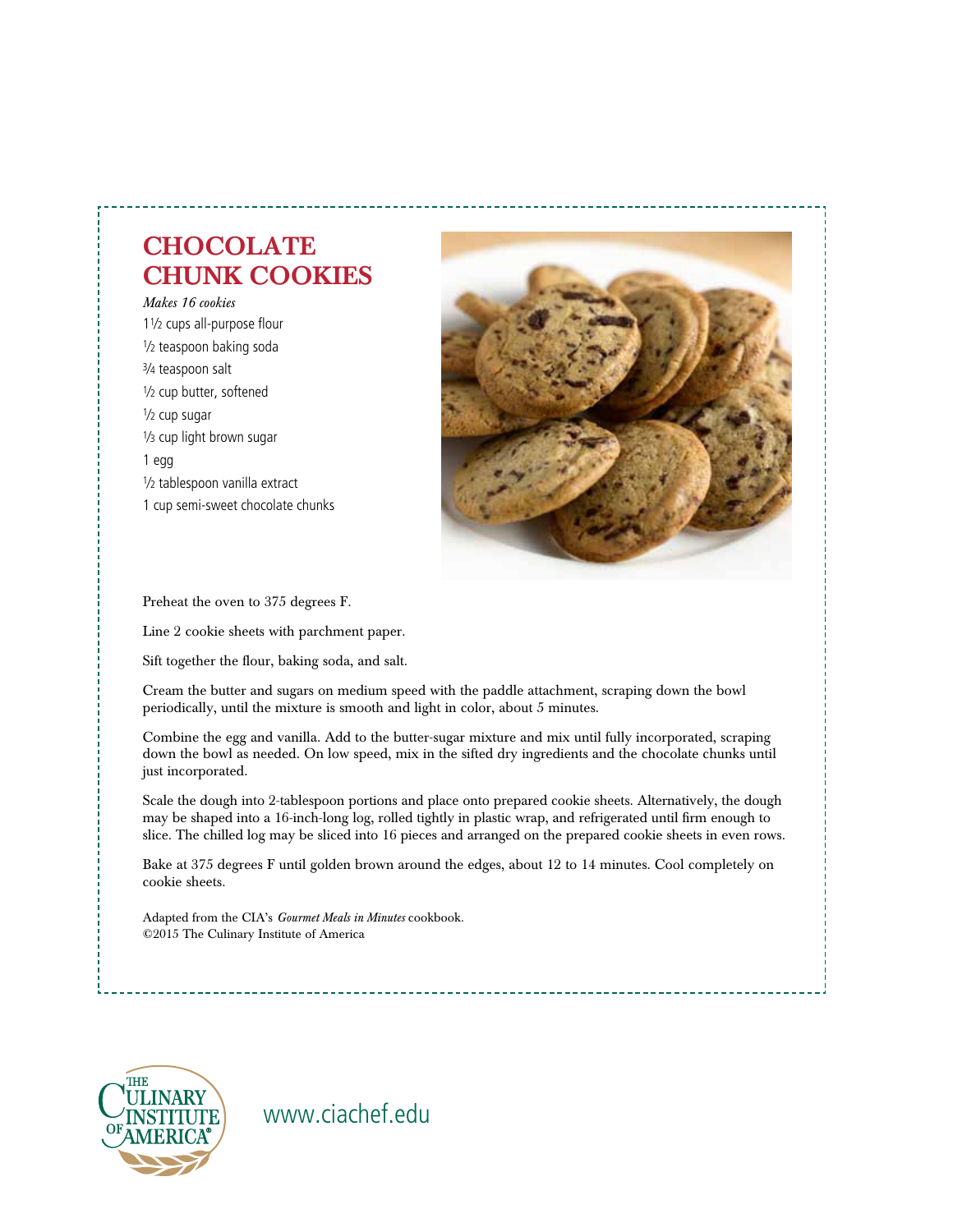# GINGERBREAD COOKIES WITH ROYAL ICING

*Makes about 24 cookies*

Flourless cooking spray 33⁄4 cups all-purpose flour plus extra for dusting 2 teaspoons baking soda 11⁄2 teaspoons ground ginger 11⁄2 teaspoons ground allspice 1 teaspoon salt 8 tablespoons (1 stick) unsalted butter, at room temperature 3⁄4 cup tightly packed dark brown sugar 1⁄2 cup honey 2 large eggs **Royal Icing** (optional, recipe follows)



Preheat the oven to 375 degrees F. Lightly spray cookie sheets with cooking spray or line them with parchment paper. Sift together the flour, baking soda, ginger, allspice, and salt. Set aside.

In a stand mixer fitted with the paddle attachment, cream together the butter, brown sugar, and honey on medium speed until smooth, about 2 minutes. Add the eggs and mix until smooth and light, another 2 to 3 minutes. Add the sifted dry ingredients and mix on low speed just until the dough is evenly mixed.

Turn the dough out onto a lightly floured work surface, pat into an even disk, and chill until firm, at least 10 minutes. Roll out the dough to a 1/4-inch thickness. Use 51/2-inch cookie cutters to cut out cookies. Transfer to the prepared cookie sheets, spacing them about 1 inch apart.

Bake the cookies until they are firm, about 12 to 14 minutes, depending on size of cutter used. Transfer to wire racks and let cool completely before decorating, if desired. Bake the remaining dough in batches as directed.

Adapted from the CIA's *Baking at Home* cookbook. ©2015 The Culinary Institute of America